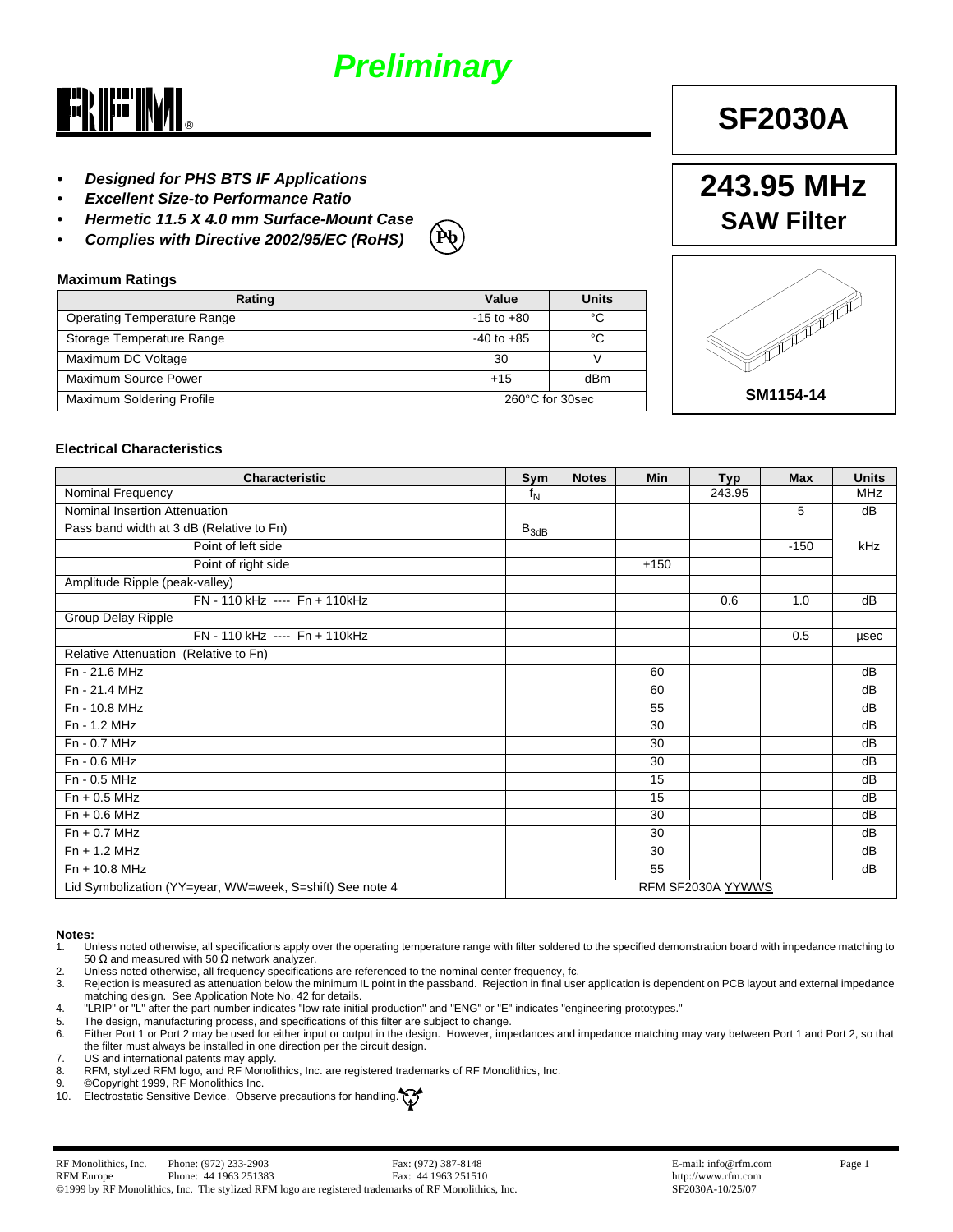

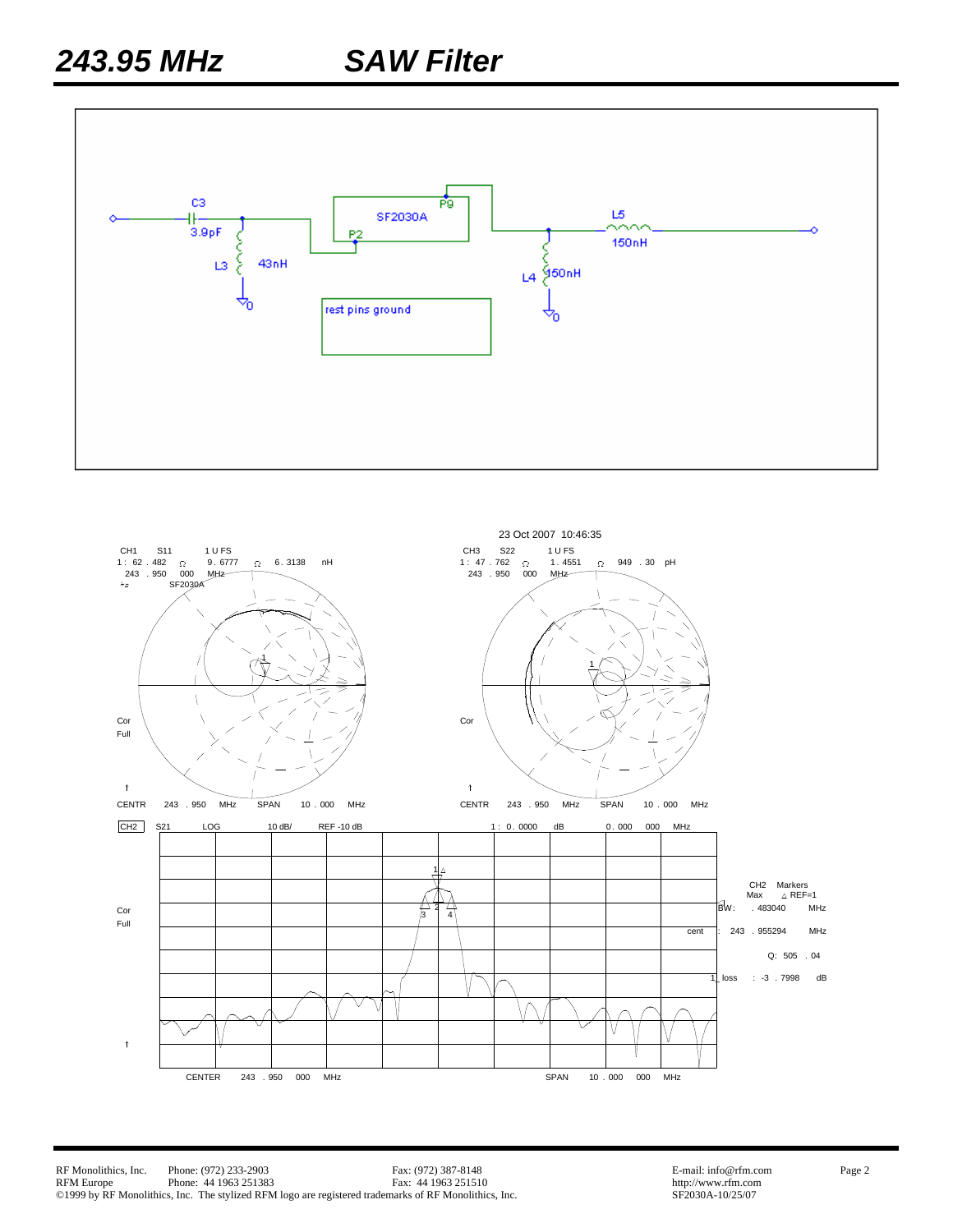SF2030A Demo schematic



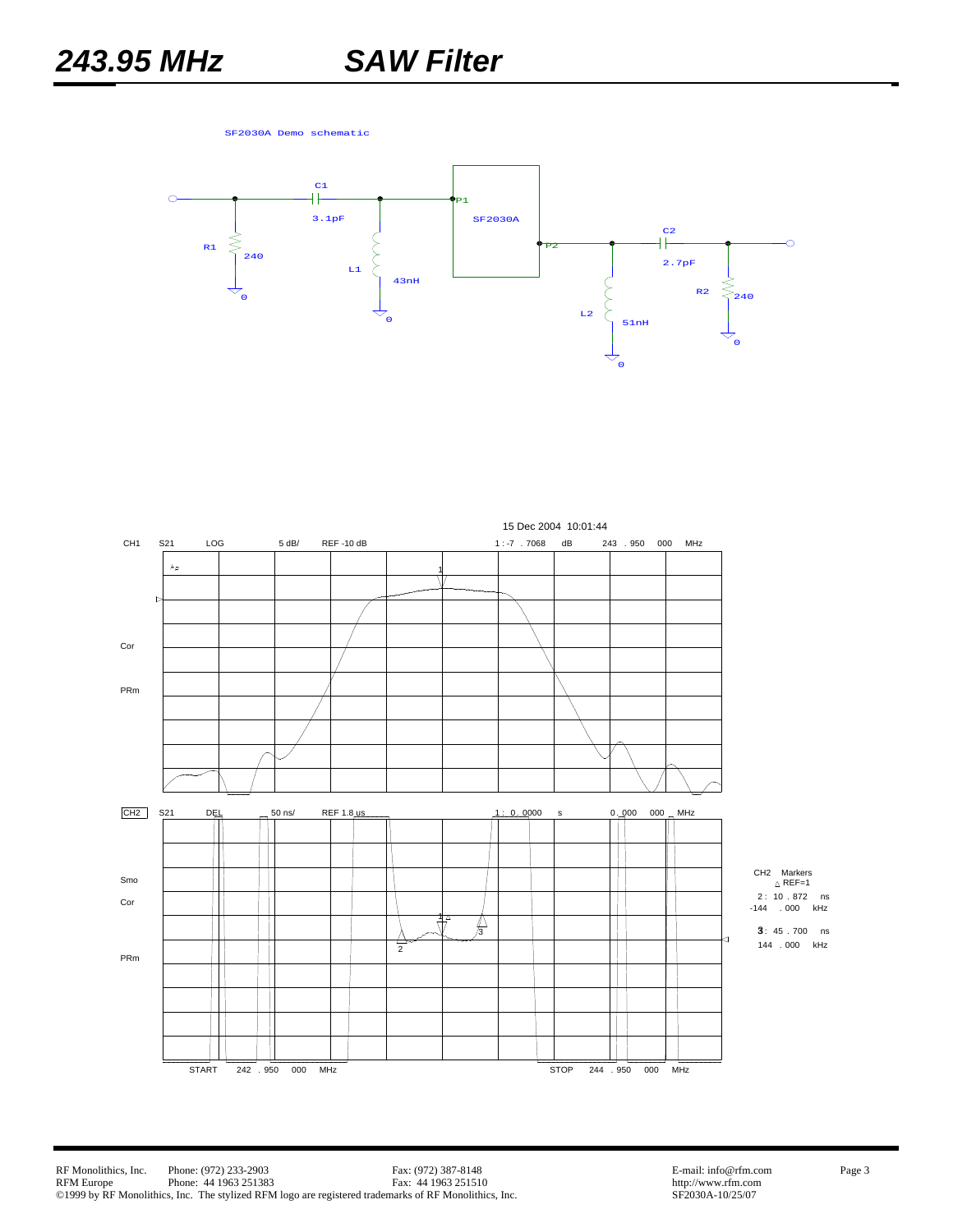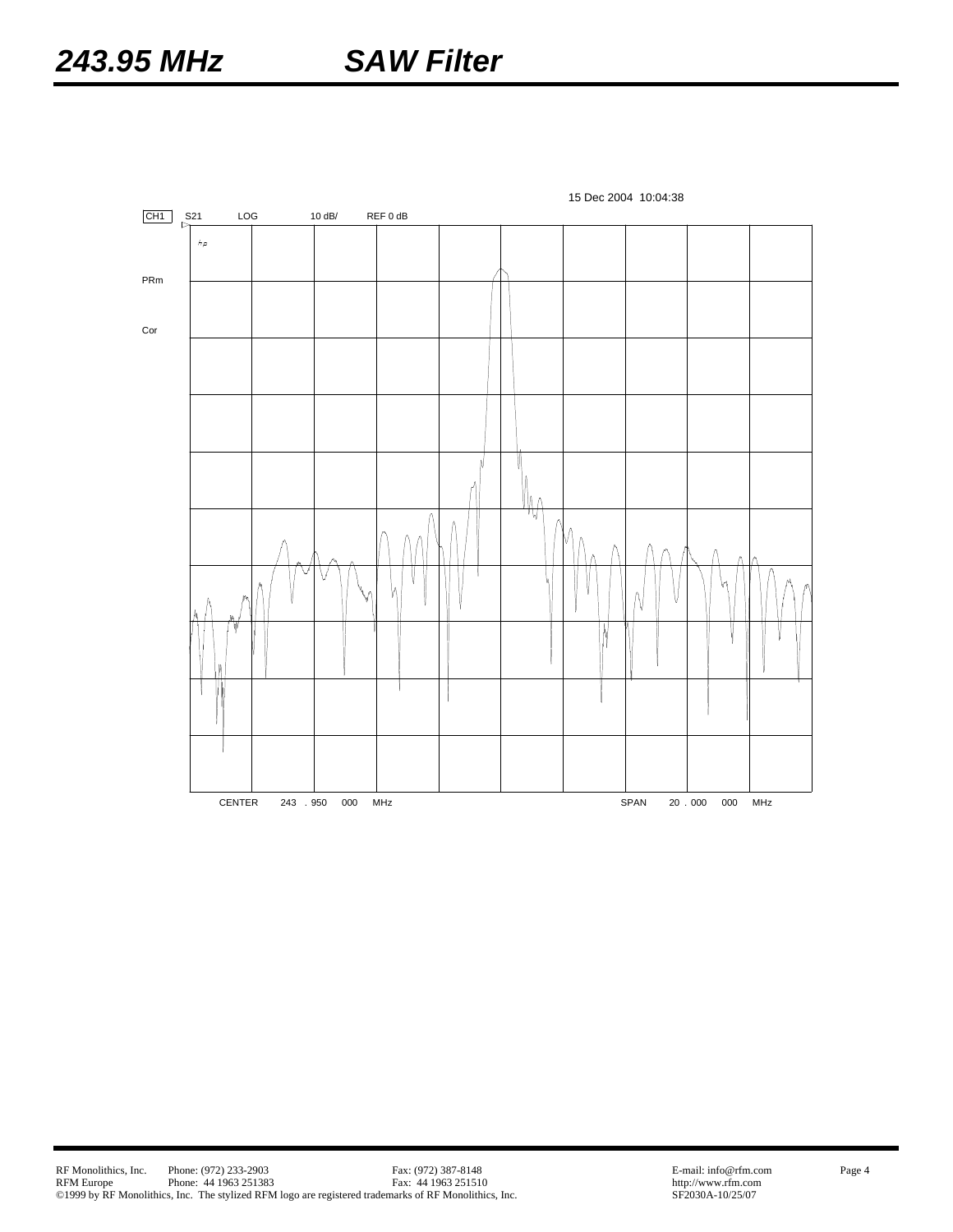# **SM1154-14 Case**

# **14-Terminal Ceramic Surface-Mount Case 11.5 x 4.0 mm Nominal Footprint**



| <b>Case Dimensions</b> |      |            |            |               |            |            |  |  |  |
|------------------------|------|------------|------------|---------------|------------|------------|--|--|--|
| <b>Dimension</b>       |      | mm         |            | <b>Inches</b> |            |            |  |  |  |
|                        | Min  | <b>Nom</b> | <b>Max</b> | Min           | <b>Nom</b> | <b>Max</b> |  |  |  |
| A                      | 11.4 | 11.5       | 11.6       | .442          | 0.450      | 0.458      |  |  |  |
| в                      | 3.8  | 4.0        | 4.2        | .150          | 0.157      | .166       |  |  |  |
| С                      | 1.4  | 1.6        | 1.8        | .057          | 0.063      | .069       |  |  |  |
| D                      | 1.3  | 1.5        | 1.7        | .053          | 0.059      | .065       |  |  |  |
| Е                      |      | 0.76       |            |               | 0.030      |            |  |  |  |
| F                      |      | 1.27       |            |               | 0.050      |            |  |  |  |
| G                      |      | 1.27       |            |               | 0.050      |            |  |  |  |
| н                      |      | 0.1        |            |               | 0.004      |            |  |  |  |

| <b>Materials</b>          |                                                                                      |  |  |  |  |  |  |
|---------------------------|--------------------------------------------------------------------------------------|--|--|--|--|--|--|
| Solder Pad<br>Termination | Au plating 30 - 60 unches (76.2-152 um) over 80-<br>200 uinches (203-508 um) Ni.     |  |  |  |  |  |  |
| Lid                       | Fe-Ni-Co Alloy Electroless Nickel Plate (8-11%)<br>Phosphorus) 100-200 µinches Thick |  |  |  |  |  |  |
| Body                      | $Al_2O_3$ Ceramic                                                                    |  |  |  |  |  |  |
| Ph Free                   |                                                                                      |  |  |  |  |  |  |

| <b>Electrical Connections</b>         |            |  |  |  |  |  |  |
|---------------------------------------|------------|--|--|--|--|--|--|
| <b>Terminals</b><br><b>Connection</b> |            |  |  |  |  |  |  |
| Input                                 |            |  |  |  |  |  |  |
| Output                                |            |  |  |  |  |  |  |
| Ground                                | All Others |  |  |  |  |  |  |





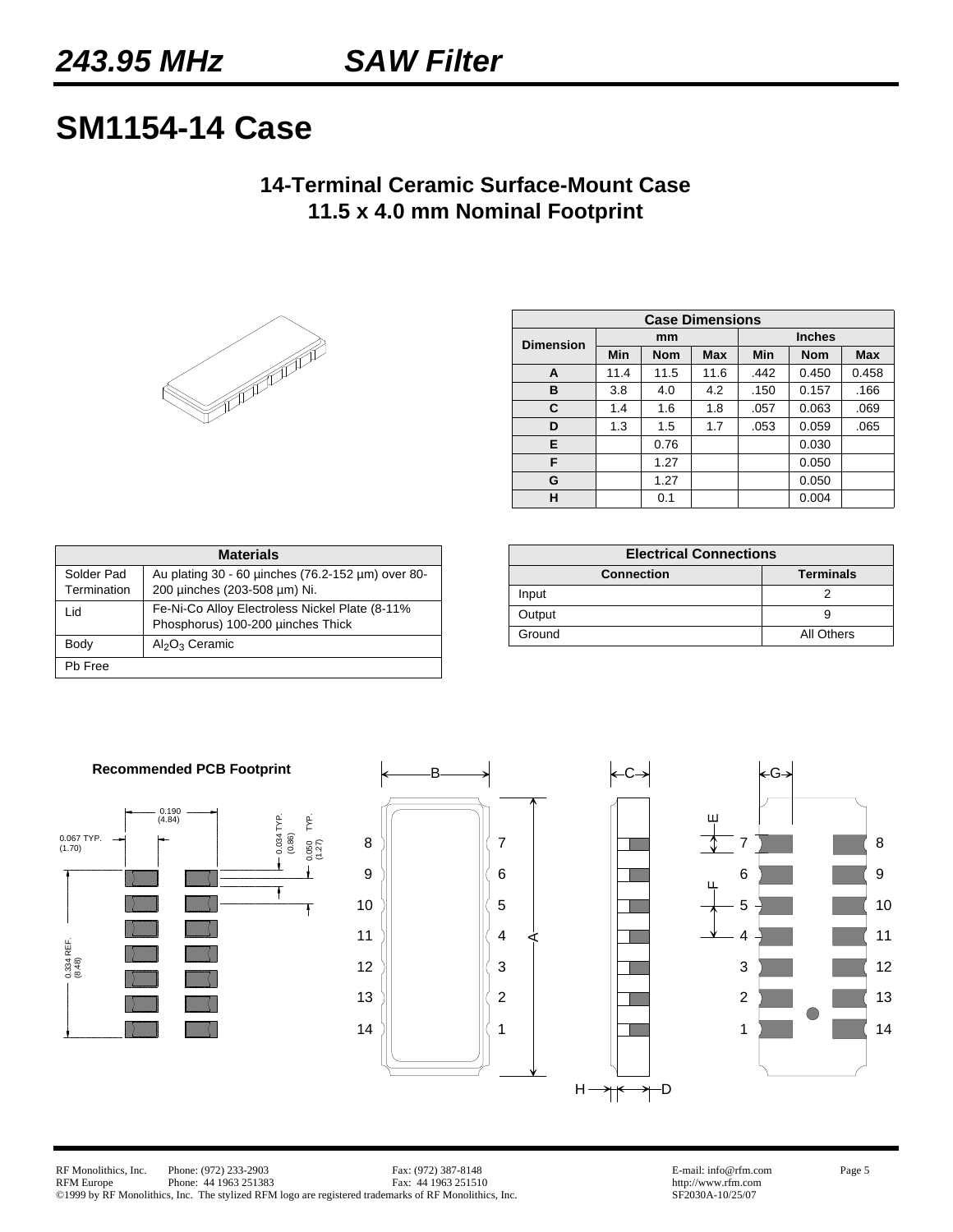

## **COMPONENT ORIENTATION and DIMENSIONS**



| <b>Carrier Tape Dimensions</b> |           |      |  |  |  |  |  |  |
|--------------------------------|-----------|------|--|--|--|--|--|--|
| Ao                             | ±0.1      |      |  |  |  |  |  |  |
| Bo                             | 12.04 mm  | ±0.1 |  |  |  |  |  |  |
| Κo                             | 2.13 mm   | ±0.1 |  |  |  |  |  |  |
| <b>Pitch</b>                   | $8.00$ mm | ±0.1 |  |  |  |  |  |  |
| W                              | 24.00 mm  | ±0.3 |  |  |  |  |  |  |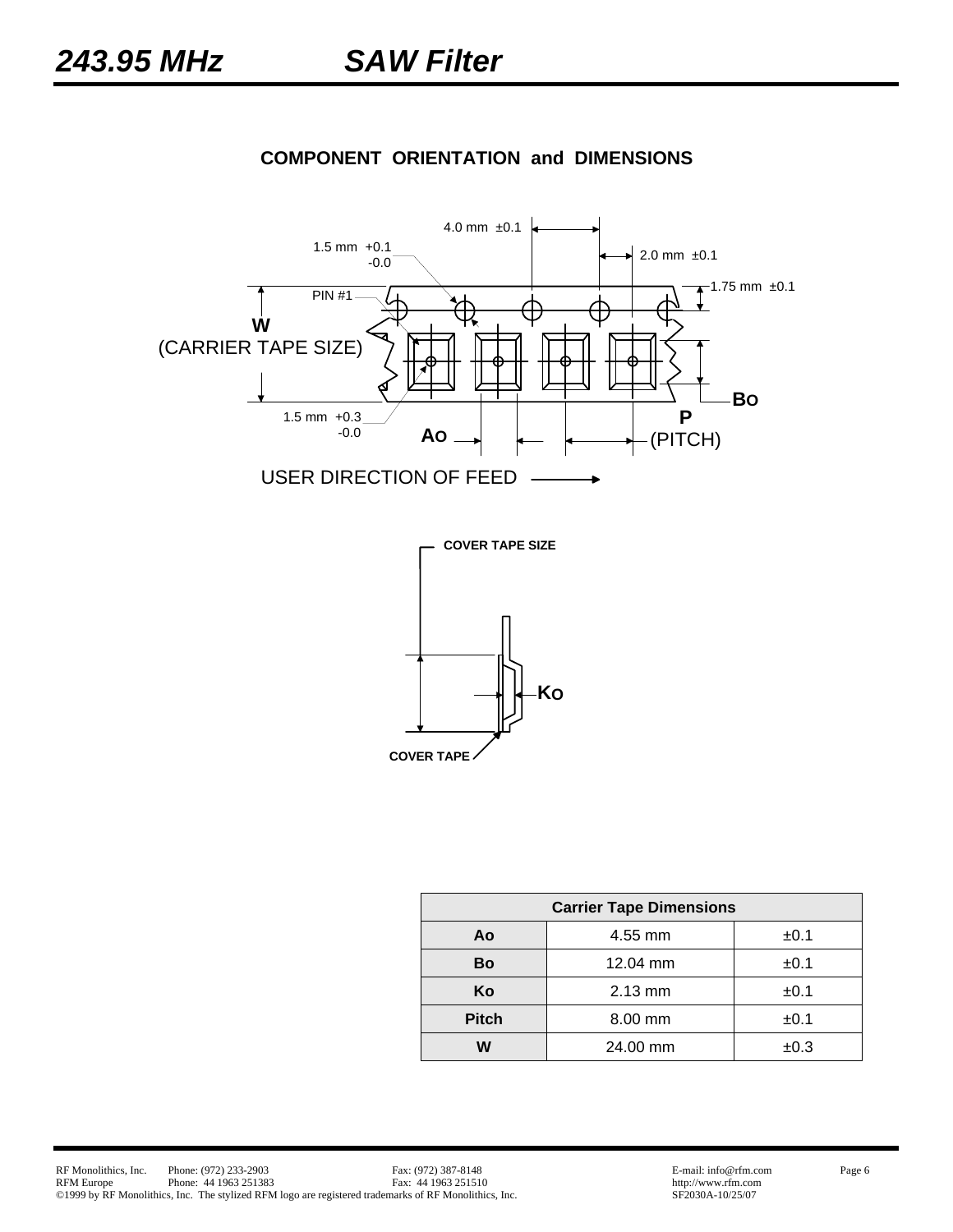## **Leader and Trailer specifications** (Based upon EIA-481)

#### Dimensions of the leader and trailer



| 7 Inch Reel Quantity 500 |     |            |    |    |           |                  |      |                   |  |      |      |           |                |            |
|--------------------------|-----|------------|----|----|-----------|------------------|------|-------------------|--|------|------|-----------|----------------|------------|
| Symbol                   |     |            | N  |    |           | ັ                |      |                   |  | P    | W.   |           | W <sub>2</sub> |            |
| <b>Dimension</b>         | 178 | $+0$<br>-4 | 60 | ±1 | 12<br>ں ا | $+0.5$<br>$-0.2$ | 20.2 | $+1.5$<br>⌒<br>-1 |  | ±0.5 | 24.4 | $+2$<br>◠ | 30.4           | <b>MAX</b> |

| 13 Inch Reel Quantity 2000 |     |              |        |    |    |                  |      |              |   |      |       |              |      |                |
|----------------------------|-----|--------------|--------|----|----|------------------|------|--------------|---|------|-------|--------------|------|----------------|
| Symbol                     |     |              | N<br>ັ |    |    |                  | ັ    |              | ് |      | $W_1$ |              |      | W <sub>2</sub> |
| <b>Dimension</b>           | 330 | $+0$<br>$-4$ | 100    | ±2 | 13 | $+0.5$<br>$-0.2$ | 20.2 | $+1.5$<br>-0 |   | ±0.5 | 24.4  | $+2$<br>$-0$ | 30.4 | <b>MAX</b>     |

#### Dimensional drawing of the reel

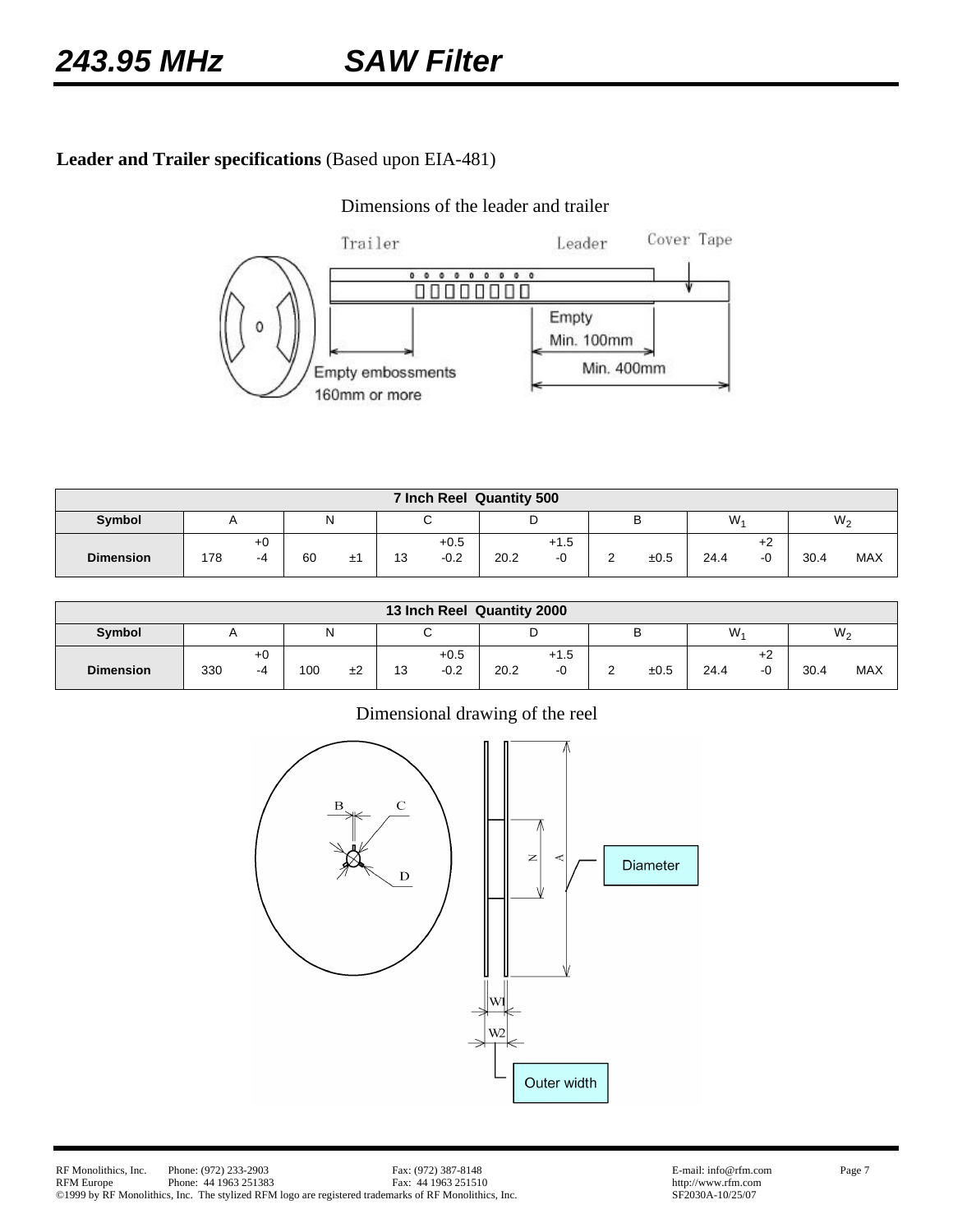#### **Additional items**

(1) Cover tape peeling strength

 The cover tape shall be adhered evenly to the carrier tape along both sides in the pulling direction. The cover tape peeling strength shall be as follows for an angle between the cover tape and the pulling direction of 165° to 180° (see the figure) and a peeling speed of 300mm/min. ±10mm/min. [EIA-481] 0.1N to 1.3N for a tape width of 12 to 56mm



Fixing method

- 1. Insert the tip of the carrier tape into the groove.
- 2. Fix the tip of the cover tape with adhesive tape.

#### **Tape material**

- (1) Carrier tape [anti-charging treatment: carbon used] Surface resistivity: 1 x  $10^8$  or less Material: Polystyrene or Polycarbonate
- (2) Cover tape material: Polyester (anti-charging treated) Surface resistivity: 1 x  $10^{12}$  or less  $t = 50$  to  $100 \mu m$

#### **Warranty periods**

Cover tape peeling strength and mounting performance of stored components. 2-1. Cover tape peeling strength: One year after delivery (Peeling strength: 0.1N to 1.3N)

#### **Number of missing components**

There shall not be two or more consecutive missing components. Also, the maximum number of missing components shall be the larger of one piece or 0.1%.

#### **Storage environment**

Keep the product on which taping has been performed to a temperature below 40°C and a humidity within 80% RH. Do not subject in the direct sun.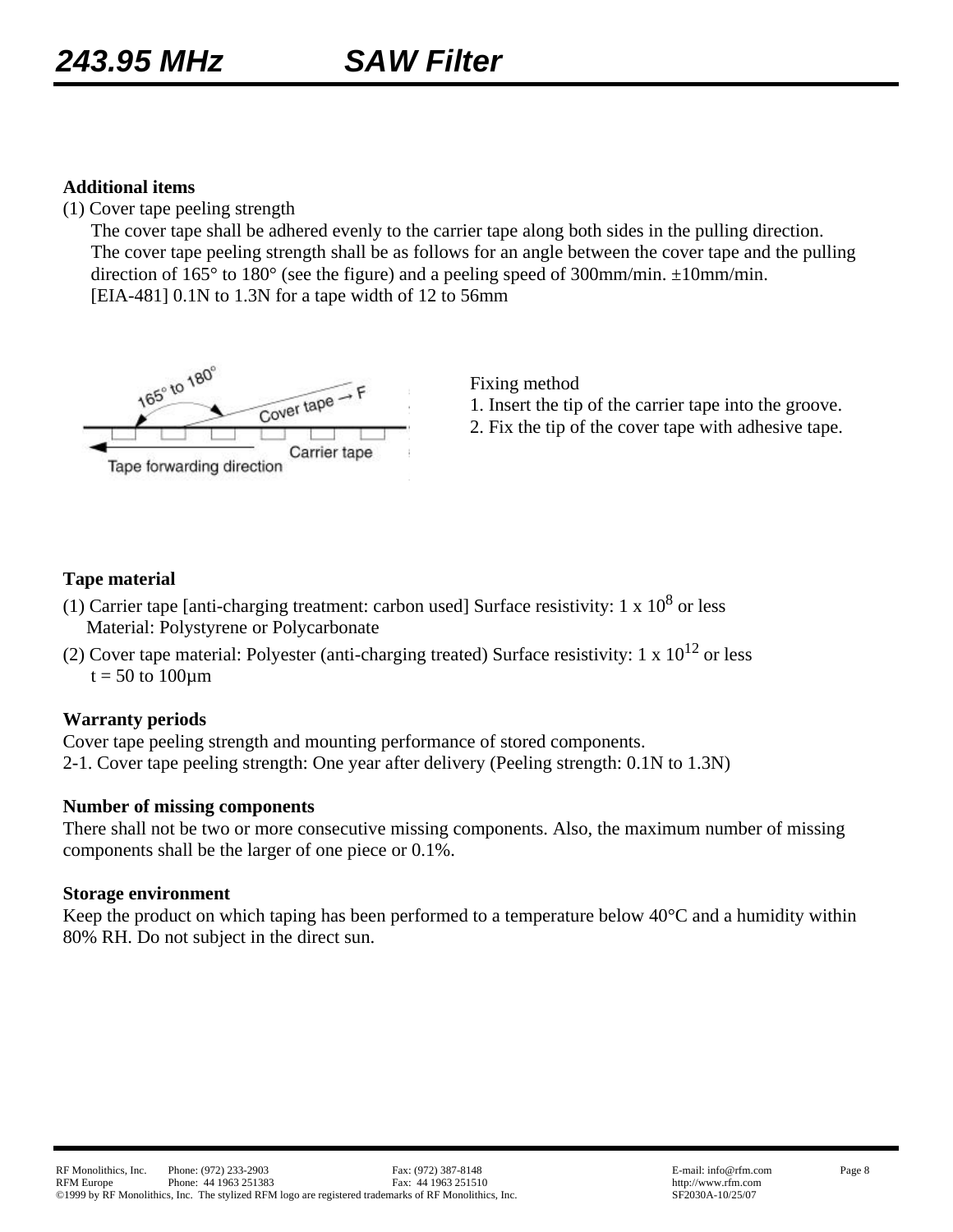Reel labels shall follow the format shown below. The long side of the label must measure between 2.75 and 4.0 inches (68 to 100 mm). The short side of the label must measure between 1.5 and 2 inches (38 to 80 mm). Bar codes must conform to AIAG standard B10.

Information that is on the label:

Device Type: RFM part number Code: RFM designated part ID or part date code Reel ID: Manufacturing reel identification Reel Qty: Quantity of parts on the reel Work Order: Manufacturing work order number Date: Date product was loaded on tape and reel. Company Identification: R. F. Monolithics, Inc. \*Q. C.: Area for QA stamps, other information is required Country of assembly





Examples of acceptable reel labels

Location of label on reel is shown below. Reel labels must be placed entirely on plastic, without covering open sections of the reel. Design of reel must satisfy. this requirement. Pin #1 must be located on the side opposite the reel label.

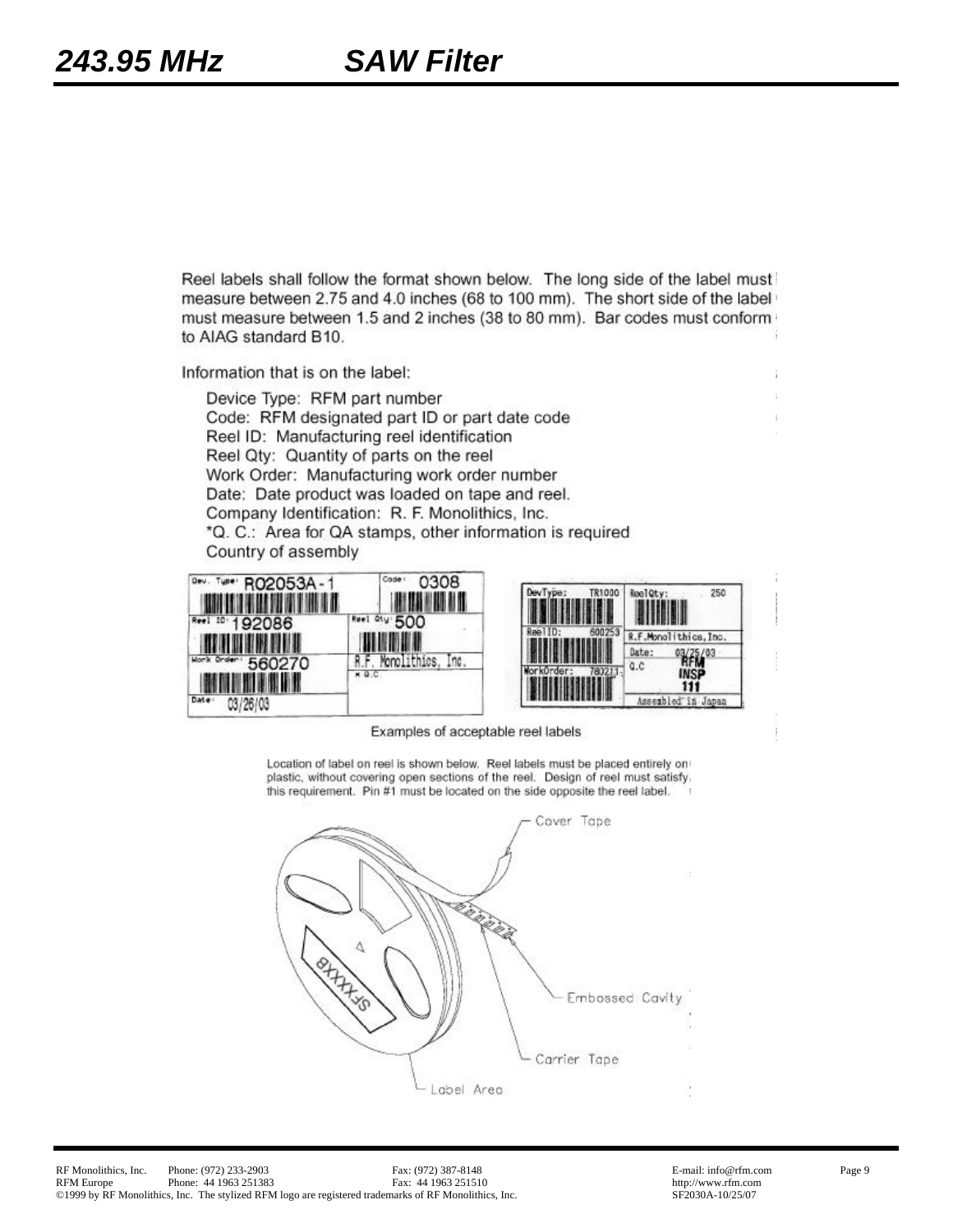## **Package for Shipment**

| 7 Inch<br>Reel | Quanity<br>Per Reel | <b>Number Reels</b><br><b>Per Carton</b> | <b>External Caton</b><br><b>Dimensions</b>           | Reel<br>Weight | <b>Shipping Carton</b><br>Weight | Total<br>Weight |
|----------------|---------------------|------------------------------------------|------------------------------------------------------|----------------|----------------------------------|-----------------|
|                | 500                 | 4                                        | 254 x 254 x 127 mm<br>$10 \times 10 \times 5$ inches | 896 g          | 448 g                            | 1344 g          |
|                | 500                 | 10                                       | 254 x 254 x 203 mm<br>$10 \times 10 \times 8$ inches | 2240q          | 448 g                            | 2688 g          |
|                | Quanity<br>Per Reel | <b>Number Reels</b><br><b>Per Carton</b> | <b>External Caton</b><br><b>Dimensions</b>           | Reel<br>Weight | <b>Shipping Carton</b><br>Weight | Total<br>Weight |
| 13 Inch        | 2000                | 2                                        | 356 x 356 x 102 mm<br>14 x 14 x 4 inches             | 1288 g         | 448 g                            | 1736 g          |
| Reel           | 2000                | 4                                        | 356 x 356 x 178 mm<br>14 x 14 x 7 inches             | 2576 g         | 448 g                            | 3024q           |
|                | 2000                | 8                                        | 356 x 356 x 356 mm<br>14 x 14 x 14 inches            | 5152q          | 448 g                            | 5600 g          |





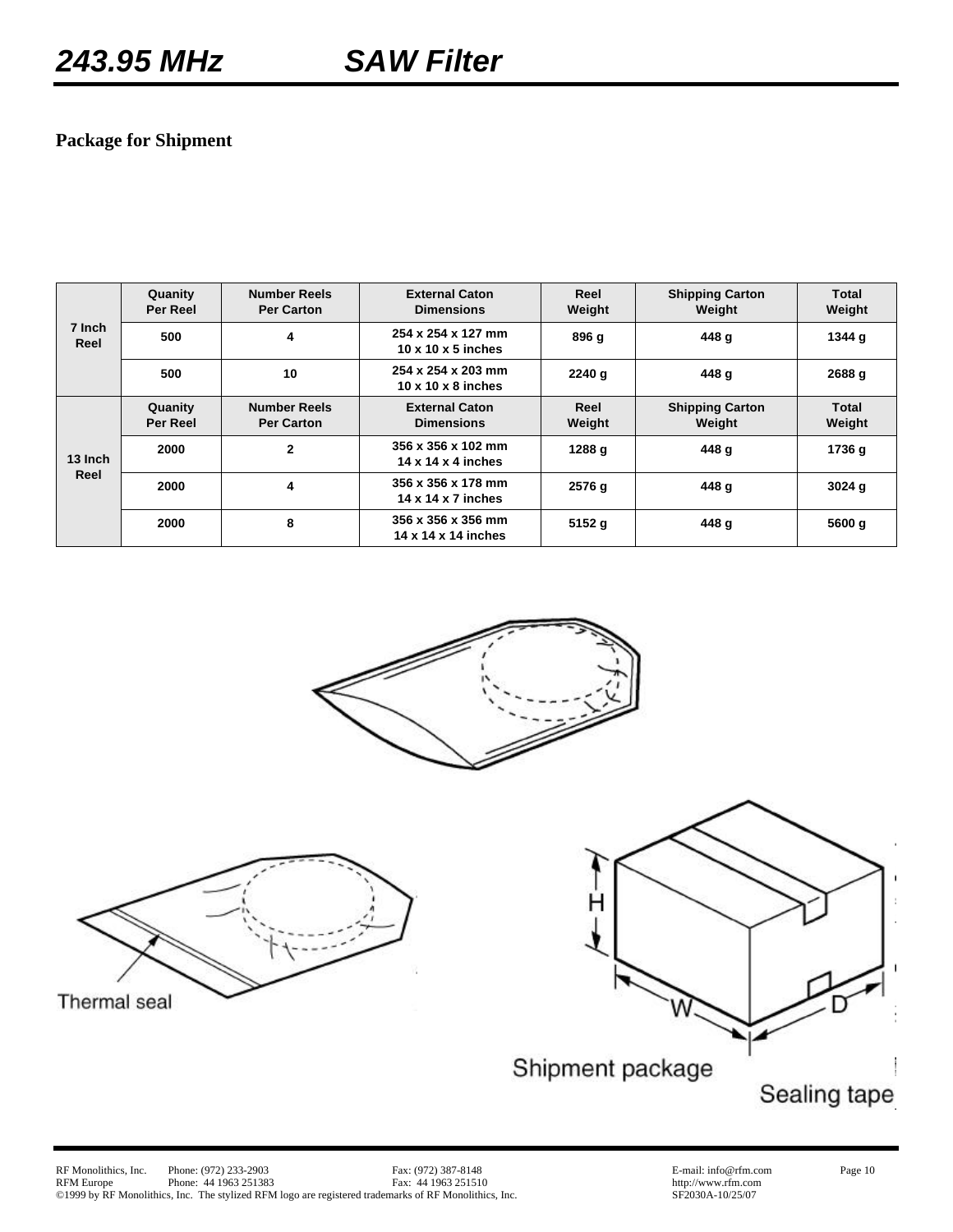| <b>RFM Qualification and Reliability Test</b> |                                        |                                                   |                                                                           |                                                                            |  |  |  |  |
|-----------------------------------------------|----------------------------------------|---------------------------------------------------|---------------------------------------------------------------------------|----------------------------------------------------------------------------|--|--|--|--|
|                                               | <b>Test</b>                            | <b>Standard</b>                                   | <b>Test Parameters</b>                                                    | Pass / Fail Criteria                                                       |  |  |  |  |
| 1                                             | Life at<br>Elevated<br>Temperature     | MIL-STD-202<br>Method 108<br>Condition C          | 1,000 Hours<br>$125^{\circ}$ C<br>Unbiased                                |                                                                            |  |  |  |  |
| $\overline{2}$                                | Temperature<br>Cycling                 | JESD22<br>Method JA-104<br>Air-to-Air             | $-55$ xCto $+125$ xC<br>20 min. Dwell<br>1,000 cycles                     | Within                                                                     |  |  |  |  |
| 3                                             | Vibration,<br>Variable<br>Frequency    | MIL-STD-883<br>Method 2007<br>Condition B         | 50g Max.<br>4 Cycles, 3 Axis<br>20 Hz to 2 kHz to<br>20 Hz                | Electrical &<br>Hermetic Spec.<br>(Note 1)                                 |  |  |  |  |
| 4                                             | Mechanical<br>Shock                    | MIL-STD-883<br>Method 2002<br>Condition B         | 1,500g Max.<br>5 Shocks<br>$±3$ Axis                                      |                                                                            |  |  |  |  |
| 5                                             | Destructive<br><b>Bond</b><br>Strength | MIL-STD-883<br>Method 2011<br>Condition C         | Wire Bond Pull<br>Strength                                                | 2.0 grams<br>(After Seal)                                                  |  |  |  |  |
| 6                                             | Die Shear<br>Strength                  | MIL-STD-883<br>Method 2019                        | Shear Strength                                                            | $0.6$ kg<br>(Strength/area<br>limit in<br>development)                     |  |  |  |  |
| $\overline{7}$                                | Solderability<br>(Note 2)              | J-STD-002<br>Method B                             | 8 hr. steam age<br>$245 \times C$ solder<br>temperature<br>5 second dwell | >95% wetted<br>surface                                                     |  |  |  |  |
| 8                                             | Physical<br>Dimensions                 | JESD22<br>Method JB-100                           | Critical<br>Dimensions                                                    | Within<br>specifications                                                   |  |  |  |  |
| 9                                             | Temperature<br>Characteristics         | <b>RFM Procedure</b>                              | Frequency over<br>Temperature                                             | Within<br>specifications                                                   |  |  |  |  |
| 10                                            | Terminal<br>Strength<br>(Note 2)       | MIL-STD-833<br>Method 2004<br>Condition A & D     | Cond. A-Lead<br>Tension<br>Cond. B -Pad<br>Adhesionr 24                   | 8 oz. - 30 sec.<br><b>Visual Requirements</b><br>& meets<br>Hermetic Spec. |  |  |  |  |
| 11                                            | Resistance to<br>Solvents              | MIL-STD-883<br>Method 2015                        | Solvents a, b, d                                                          | Visual<br>Requirements                                                     |  |  |  |  |
| 12                                            | <b>Steady State</b><br>Life            | MIL-STD-883<br>Method 1005                        | 1,000 Hours<br>Max. Operating<br>Temperature<br><b>Rated Voltage</b>      | Within<br>Electrical &<br>Hermetic Spec.<br>(Note 1)                       |  |  |  |  |
| 13                                            | Internal Water-<br>Vapor Content       | MIL-STD-883<br>Method 1018                        |                                                                           | $< 5,001$ PPM                                                              |  |  |  |  |
| 14                                            | Constant<br>Acceleration               | MIL-STD-883<br>Method 2001<br><b>Y1 Direction</b> | 30,000g                                                                   | Within<br>Electrical &<br>Hermetic Spec.<br>(Note 1)                       |  |  |  |  |
| 15                                            | Substrate<br>Attach Strength           | MIL-STD-883<br>Method 2027                        | Tensile Strength of<br>Die Attachment                                     | <b>Custom per Device</b>                                                   |  |  |  |  |